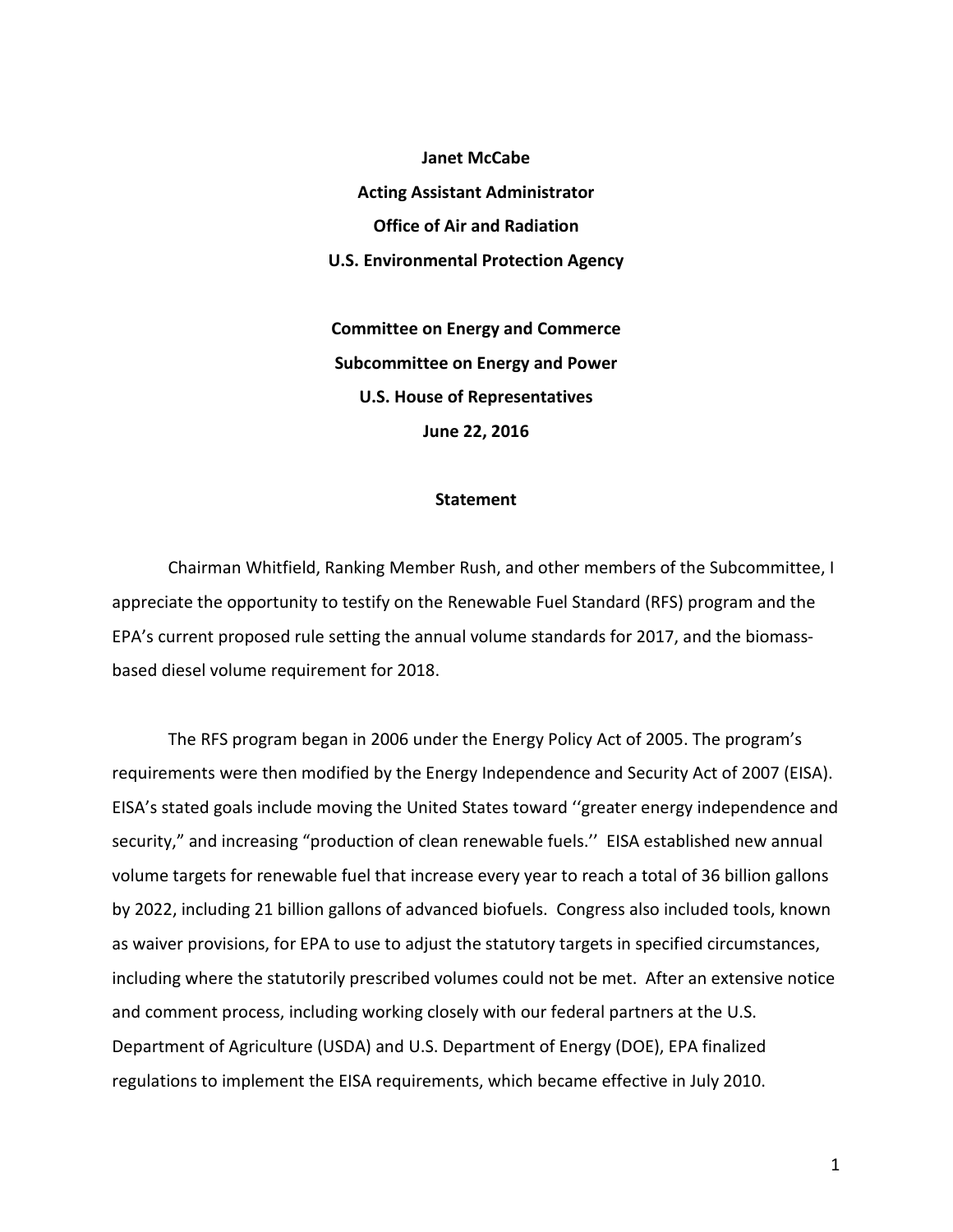The Clean Air Act requires EPA to issue annual standards for four different categories of renewable fuels: total, advanced, biomass-based diesel, and cellulosic. These standards designate the percentage of each biofuel category that producers and importers of gasoline and diesel must blend into transportation fuel, heating oil, or jet fuel – and must be issued by November 30<sup>th</sup> of each year for the following year and 14 months in advance for the biomassbased diesel category.

On November 30, 2015, we finalized standards for 2014 through 2016, and a biomassbased diesel volume requirement for 2017. In that final rule, we used the waiver authorities provided by Congress to lower the volume requirements for total, advanced and cellulosic biofuels below the statutory targets – but only to the extent necessary and appropriate in light of supply limitations, and to levels that will drive ambitious, achievable growth. On May 16, 2016, we issued a proposed rule to establish the annual percentage standards for cellulosic biofuel, advanced biofuel, and total renewable fuel that apply for 2017, and the volume requirement for biomass-based diesel for 2018. In this proposed rule, we are proposing to take the same approach to setting standards and volume requirements as in the recent final rule establishing the 2014 through 2016 standards.

This Administration is committed to supporting continued growth in renewable fuels, especially advanced biofuels, through this proposed rulemaking. We are proposing volumes that—once again—would require significant growth in renewable fuel production and use over historical levels, directionally consistent with Congressional intent. The proposed volumes represent increases across the board. While not as high as the statutory volumes, they are intended to drive increased production and use of renewable fuel.

As proposed, total renewable fuel volumes would grow by nearly 700 million gallons between 2016 and 2017. Advanced renewable fuel – which requires a minimum fifty percent lifecycle greenhouse gas emissions reduction – would grow by nearly 400 million gallons from